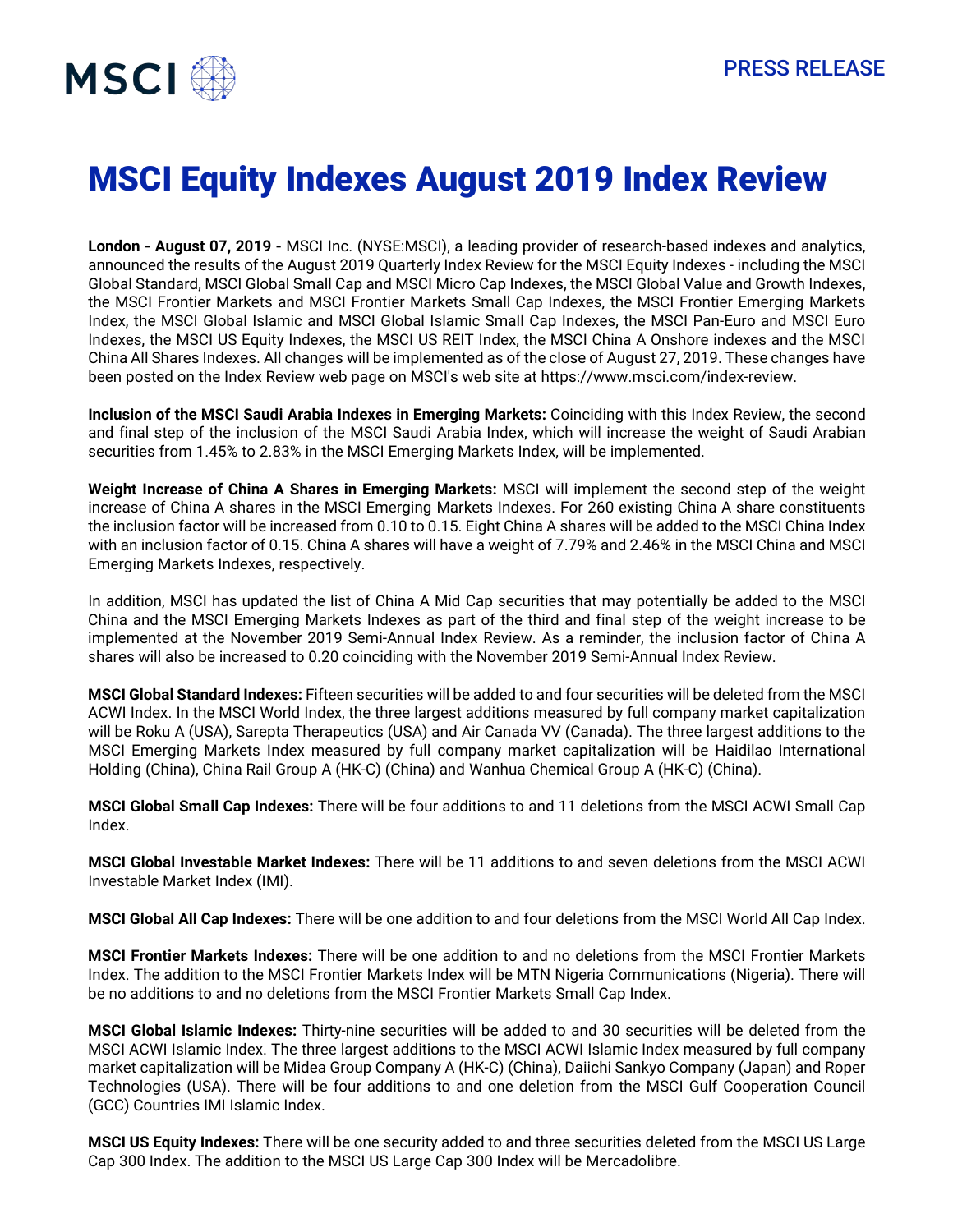

Four securities will be added to and three securities will be deleted from the MSCI US Mid Cap 450 Index. The three largest additions to the MSCI US Mid Cap 450 Index measured by full company market capitalization will be Molson Coors Brewing B, Devon Energy Corporation and Array Biopharma.

Two securities will be added to and one security will be deleted from the MSCI US Small Cap 1750 Index. The two additions to the MSCI US Small Cap 1750 Index will be Commscope Holding Company and Spectrum Brands.

There will be no additions to and no deletions from the MSCI US Micro Cap Index.

For the MSCI US Investable Market Value Index, there will be one addition or upward change in Value Inclusion Factor (VIFs), and no deletions or downward changes in VIFs. For the MSCI US Investable Market Growth Index, there will be no additions or upward changes in Growth Inclusion Factors (GIFs), and no deletions or downward changes in GIFs.

**MSCI US REIT Index:** There will be no additions to and no deletions from the MSCI US REIT Index.

**MSCI China A Onshore Indexes:** There will be 10 additions to and no deletions from the MSCI China A Onshore Index. The three largest additions to the MSCI China A Onshore Index will be People's Insurance Co A, China Railway Group A and Wanhua Chemical Group A. There will be no additions to and no deletions from the MSCI China A Onshore Small Cap Index.

**MSCI China All Shares Indexes:** There will be seven additions to and one deletion from the MSCI China All Shares Index. The three largest additions to the MSCI China All Shares Index will be Haidilao International Holding, China Railway Group A and Wanhua Chemical Group A. There will be one addition to and three deletions from the MSCI China All Shares Small Cap Index.

-Ends-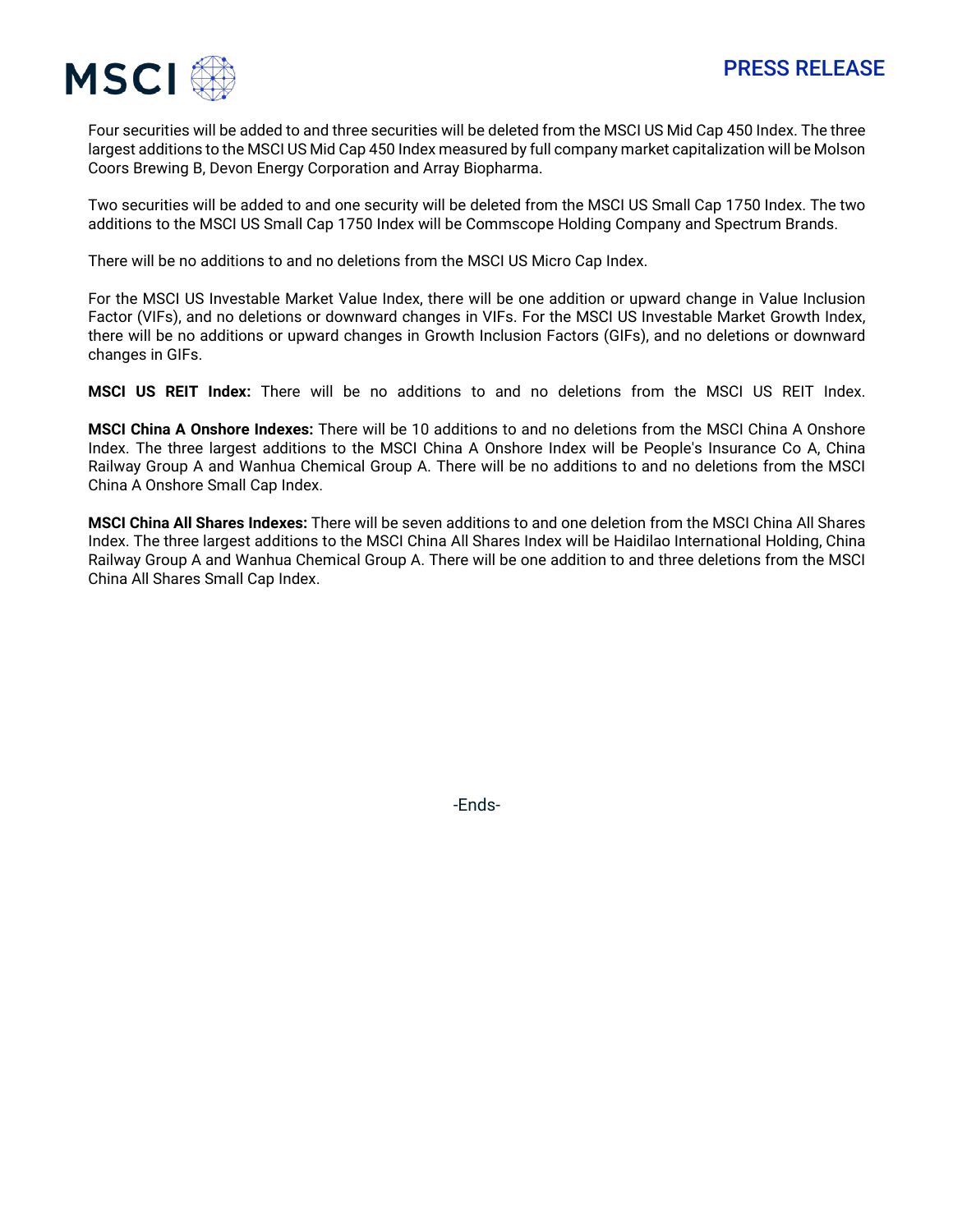



## About MSCI

MSCI is a leading provider of critical decision support tools and services for the global investment community. With over 45 years of expertise in research, data and technology, we power better investment decisions by enabling clients to understand and analyze key drivers of risk and return and confidently build more effective portfolios. We create industry-leading research-enhanced solutions that clients use to gain insight into and improve transparency across the investment process. To learn more, please visit [www.msci.com.](http://www.msci.com/)

| <b>Media Inquiries</b>            |                             |
|-----------------------------------|-----------------------------|
| PR@msci.com                       |                             |
| Sam Wang                          | +1 212 804 5244             |
| Melanie Blanco                    | +1 212 981 1049             |
| Laura Hudson                      | +44 20 7336 9653            |
| <b>MSCI Global Client Service</b> |                             |
| <b>EMEA Client Service</b>        | +44 20 7618 2222            |
| <b>Americas Client Service</b>    | +1 888 588 4567 (toll free) |
| Asia Pacific Client Service       | + 852 2844 9333             |

This document and all of the information contained in it, including without limitation all text, data, graphs, charts (collectively, the "Information") is the property of MSCI Inc. or its subsidiaries (collectively, "MSCI"), or MSCI's licensors, direct or indirect suppliers or any third party involved in making or compiling any Information (collectively, with MSCI, the "Information Providers") and is provided for informational purposes only. The Information may not be modified, reverse-engineered, reproduced or redisseminated in whole or in part without prior written permission from MSCI.

The Information may not be used to create derivative works or to verify or correct other data or information. For example (but without limitation), the Information may not be used to create indexes, databases, risk models, analytics, software, or in connection with the issuing, offering, sponsoring, managing or marketing of any securities, portfolios, financial products or other investment vehicles utilizing or based on, linked to, tracking or otherwise derived from the Information or any other MSCI data, information, products or services.

The user of the Information assumes the entire risk of any use it may make or permit to be made of the Information. NONE OF THE INFORMATION PROVIDERS MAKES ANY EXPRESS OR IMPLIED WARRANTIES OR REPRESENTATIONS WITH RESPECT TO THE INFORMATION (OR THE RESULTS TO BE OBTAINED BY THE USE THEREOF), AND TO THE MAXIMUM EXTENT PERMITTED BY APPLICABLE LAW, EACH INFORMATION PROVIDER EXPRESSLY DISCLAIMS ALL IMPLIED WARRANTIES (INCLUDING, WITHOUT LIMITATION, ANY IMPLIED WARRANTIES OF ORIGINALITY, ACCURACY, TIMELINESS, NON-INFRINGEMENT, COMPLETENESS, MERCHANTABILITY AND FITNESS FOR A PARTICULAR PURPOSE) WITH RESPECT TO ANY OF THE INFORMATION.

Without limiting any of the foregoing and to the maximum extent permitted by applicable law, in no event shall any Information Provider have any liability regarding any of the Information for any direct, indirect, special, punitive, consequential (including lost profits) or any other damages even if notified of the possibility of such damages. The foregoing shall not exclude or limit any liability that may not by applicable law be excluded or limited, including without limitation (as applicable), any liability for death or personal injury to the extent that such injury results from the negligence or willful default of itself, its servants, agents or sub-contractors.

Information containing any historical information, data or analysis should not be taken as an indication or guarantee of any future performance, analysis, forecast or prediction. Past performance does not guarantee future results.

The Information should not be relied on and is not a substitute for the skill, judgment and experience of the user, its management, employees, advisors and/or clients when making investment and other business decisions. All Information is impersonal and not tailored to the needs of any person, entity or group of persons.

None of the Information constitutes an offer to sell (or a solicitation of an offer to buy), any security, financial product or other investment vehicle or any trading strategy.

It is not possible to invest directly in an index. Exposure to an asset class or trading strategy or other category represented by an index is only available through third party investable instruments (if any) based on that index. MSCI does not issue, sponsor, endorse, market, offer, review or otherwise express any opinion regarding any fund, ETF, derivative or other security, investment, financial product or trading strategy that is based on, linked to or seeks to provide an investment return related to the performance of any MSCI index (collectively, "Index Linked Investments"). MSCI makes no assurance that any Index Linked Investments will accurately track index performance or provide positive investment returns. MSCI Inc. is not an investment adviser or fiduciary and MSCI makes no representation regarding the advisability of investing in any Index Linked Investments.

Index returns do not represent the results of actual trading of investible assets/securities. MSCI maintains and calculates indexes, but does not manage actual assets. Index returns do not reflect payment of any sales charges or fees an investor may pay to purchase the securities underlying the index or Index Linked Investments. The imposition of these fees and charges would cause the performance of an Index Linked Investment to be different than the MSCI index performance.